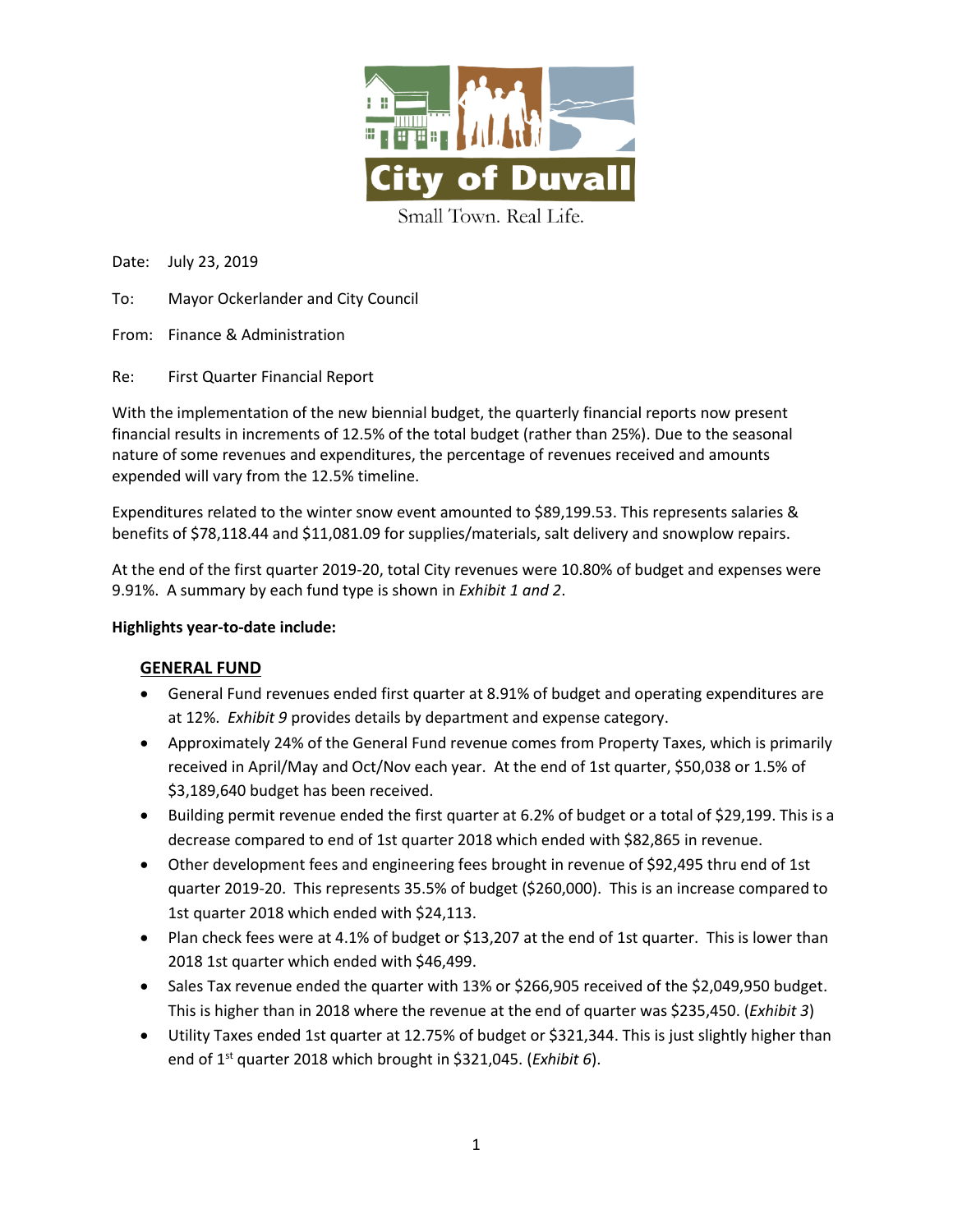# **CAPITAL FUNDS**

- Three park (\$24,330) and four street (\$36,292) impact fees have been received as of March 31, 2019. This is lower when compared to 2018 where 16 park and 13 street Impact fees were collected. These fees are receipted at the time building permits are issued (*Exhibit 5*).
- Park Impact Fee Fund is showing a net change of approximately <\$91,660> for the first quarter. This will change in the second quarter with the receipt of the RCO Recreation Grant of \$160,000 that was received in April. (*Exhibit 10*).
- Real Estate Excise Tax (REET) revenue ended the 1st quarter at \$122,380. This is less than 1st quarter 2018 revenue of \$140,708. (*Exhibit 4)*

# **UTILITY FUNDS**

- The Water fund operating revenue at the end of  $1<sup>st</sup>$  quarter was \$577,387 which is 12.4% of the budget \$4,661,304.
- The Sewer fund operating revenue was \$835,366 which is 16.7% of the budget \$5,010,894.
- The Storm fund operating revenue was \$258,310 which was 16.6% of the budget \$1,557,860.

# **INTERNAL SERVICE FUNDS**

- First quarter inter-fund transfers were booked. Transfers are done from the various funds based on FTE allocations to pay for expenditures out of the internal service funds.
- Sales of surplus of assets brought in \$12,402 in revenue during the  $1<sup>st</sup>$  quarter in the 501 fund.

# **ALL FUNDS**

- Interest revenue ended the 1st quarter at \$80,685. This is 20.6% of the 2019-20 budget \$392,106.
- Reserve fund balances are being met per Resolution 04-04 see (Exhibit 8).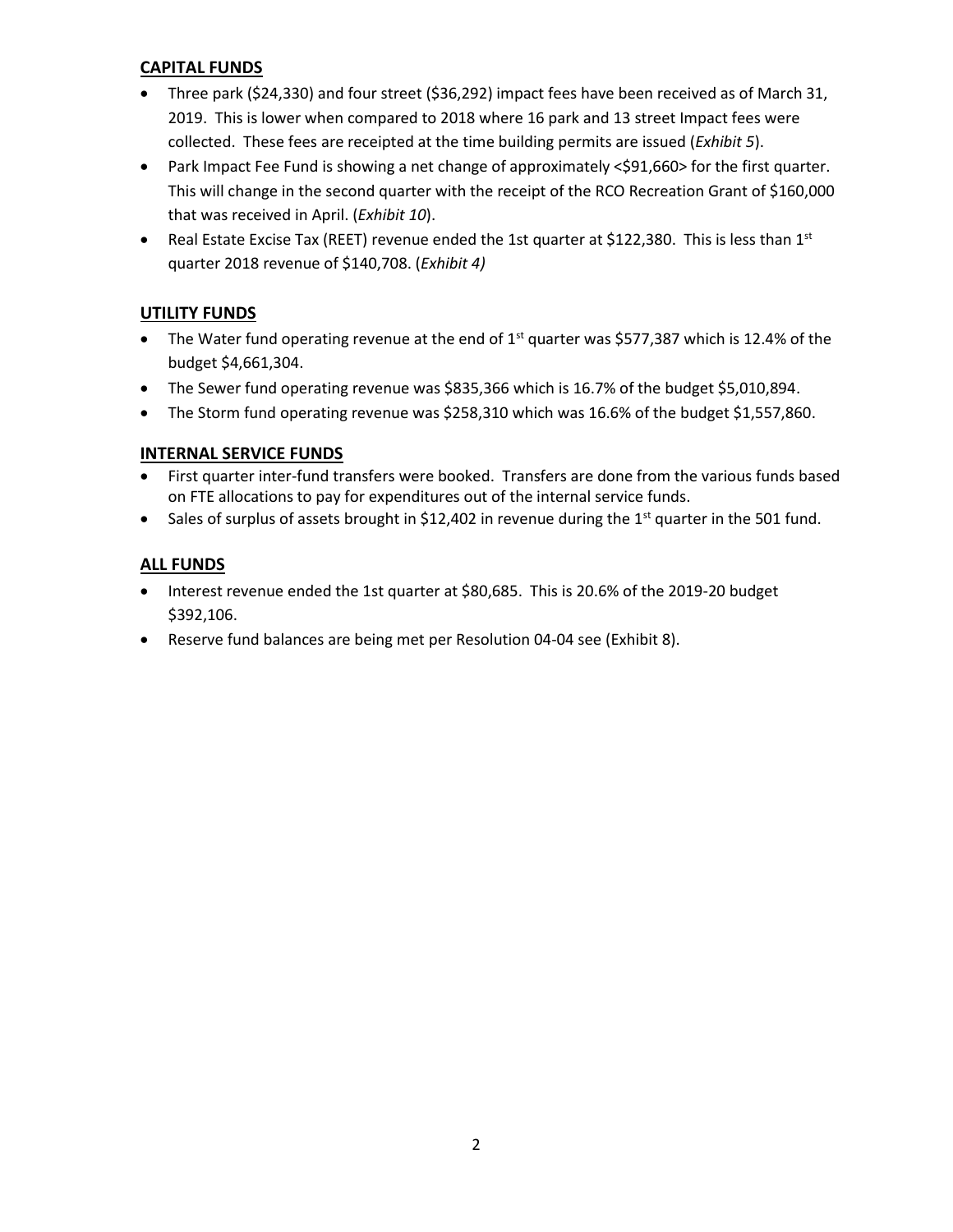|                           | 2019-20             | 2019-20                       | 2019-20                                      | 2019-20            | %               |
|---------------------------|---------------------|-------------------------------|----------------------------------------------|--------------------|-----------------|
| <b>Fund Types</b>         | <b>Total Budget</b> | Begin. Fund<br><b>Balance</b> | <b>Total Budget Less</b><br>Begin. Fund Bal. | <b>YTD Revenue</b> | <b>Received</b> |
| General Fund              | 13,440,999          | 2,132,480                     | 11,308,519                                   | 1,007,916          | 8.91%           |
| Contingency Fund          | 494,814             | 231,954                       | 262,860                                      | 33,369             | 12.69%          |
| Special Revenue Funds     | 2,310,307           | 252,403                       | 2,057,904                                    | 89,846             | 4.37%           |
| Debt Service              | 960,829             | 19,866                        | 940,963                                      | 117,620            | 12.50%          |
| Capital Project Funds     | 7,269,387           | 4,270,572                     | 2,998,814                                    | 297,541            | 9.92%           |
| <b>Utility Funds</b>      | 22,167,506          | 8,483,603                     | 13,683,903                                   | 1,802,719          | 13.17%          |
| Bond Redemption & Reserve | 296,628             | 287,813                       | 8,815                                        | 1,516              | 17.20%          |
| Internal Service Funds    | 2,018,664           | 803,533                       | 1,215,131                                    | 156,967            | 12.92%          |
| Totals                    | \$48,959,133        | \$<br>16,482,223              | \$<br>32,476,909                             | 3,507,493<br>s     | 10.80%          |

# **EXHIBIT 1: Budget to Actual Revenues thru March 31, 2019 – all funds**

# **EXHIBIT 2: Budget to Actual Expenditures thru March 31, 2019 – all funds**

|                           | 2019-20             | 2019-20                                     | 2019-20                                    | 2019-20                           | %        |
|---------------------------|---------------------|---------------------------------------------|--------------------------------------------|-----------------------------------|----------|
| <b>Fund Types</b>         | <b>Total Budget</b> | <b>Budget Ending</b><br><b>Fund Balance</b> | <b>Total Budget less</b><br>End. Fund Bal. | <b>YTD</b><br><b>Expenditures</b> | Expended |
| General Fund              | 13,440,999          | 1,952,023                                   | 11,488,976                                 | 1,378,816                         | 12.00%   |
| Contingency Fund          | 494,814             | 494,814                                     |                                            |                                   | 0.00%    |
| Special Revenue Funds     | 2,310,307           | 277,297                                     | 2,033,010                                  | 167,030                           | 8.22%    |
| Debt Service              | 960,829             | 19,866                                      | 940,963                                    |                                   | 0.00%    |
| Capital Project Funds     | 7,269,387           | 6,312,890                                   | 956,497                                    | 202,236                           | 21.14%   |
| <b>Utility Funds</b>      | 22,167,506          | 8,193,882                                   | 13,973,625                                 | 1,231,458                         | 8.81%    |
| Bond Redemption & Reserve | 296,628             | 294,328                                     | 2,300                                      | 100                               | 4.35%    |
| Internal Service Funds    | 2,018,664           | 705,270                                     | 1,313,394                                  | 62,640                            | 4.77%    |
| Totals                    | \$48,959,133        | 18,250,368<br>S                             | -S<br>30,708,765                           | \$<br>3,042,280                   | 9.91%    |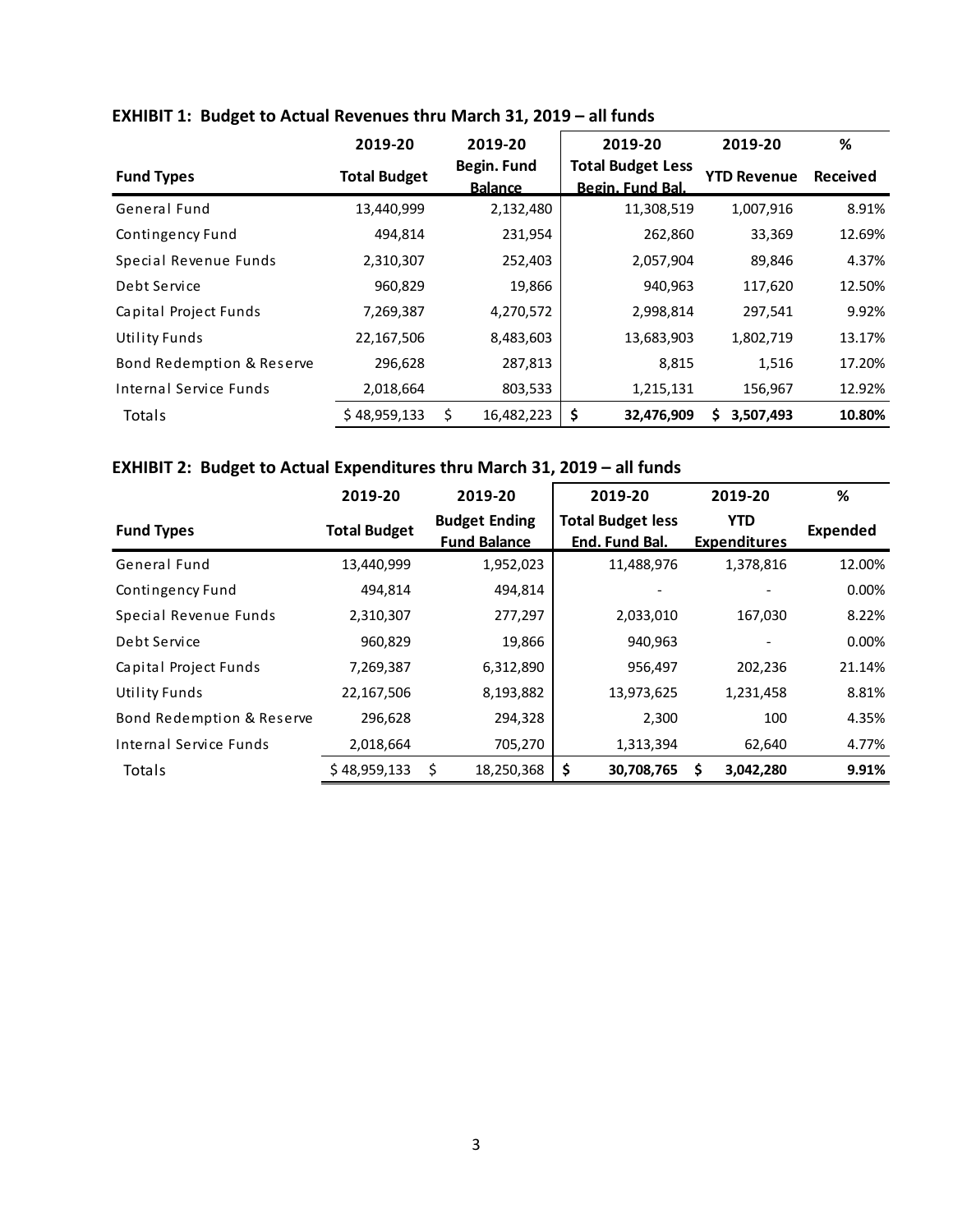#### **EXHIBIT 3: Sales Tax**



Sales tax ended the 1st quarter at 13% of our \$2,049,950 2019-20 budget and is 13.4% higher than first quarter 2018 sales tax revenues.



#### **EXHIBIT 4: REET**

Real Estate Excise Tax Revenues (REET) were at 11% of the 2019-20 budget (\$1,111,500) at the end of the quarter. These funds are primarily for capital improvements.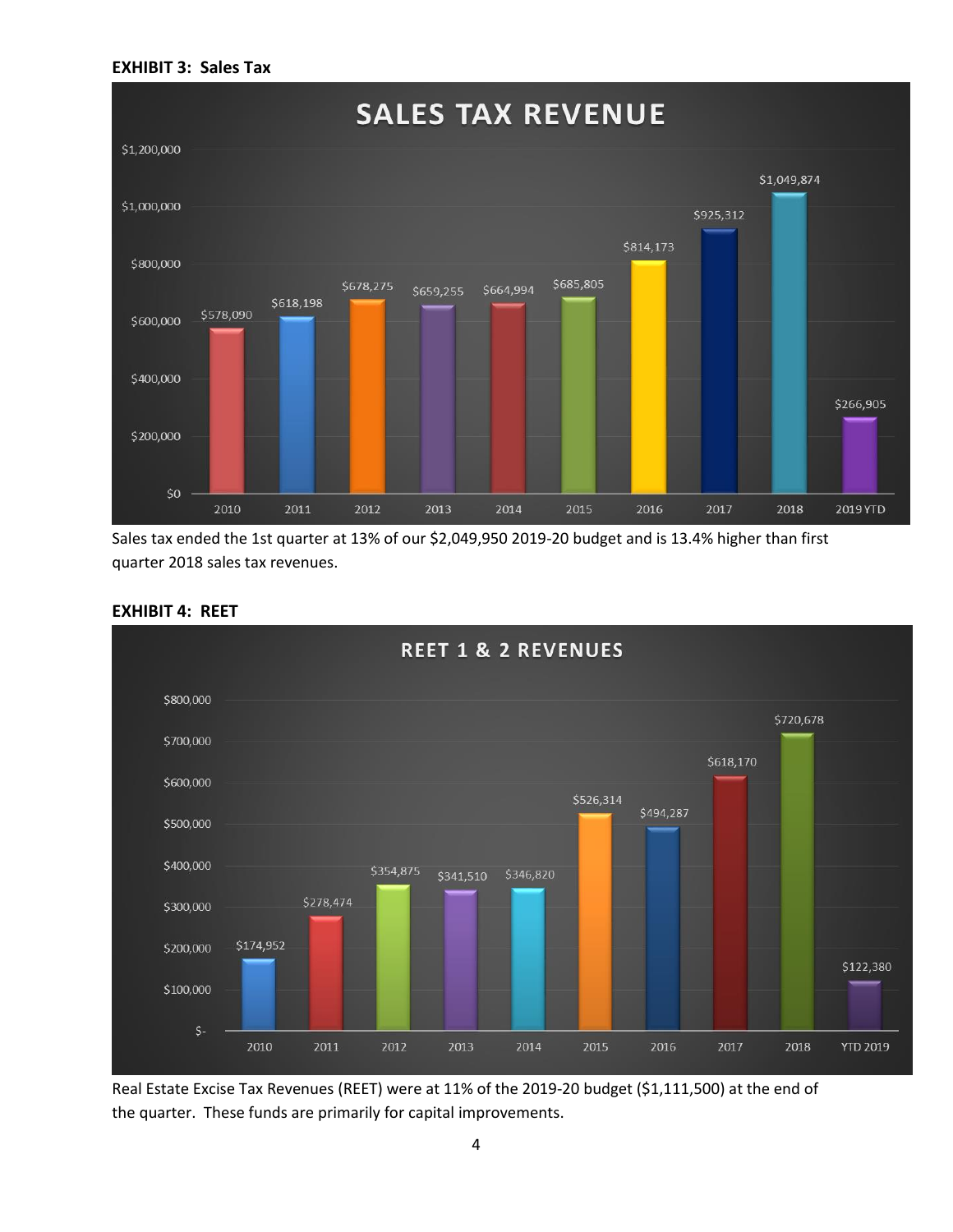#### **EXHIBIT 5: Impact Fees**



The City has collected 3 park impact fees, or 8.65% of budget (\$281,089), thru March 31, 2019. Park impact fees are restricted for park capital improvements.



The City has collected 4 street impact fees, or 2.7% of budget (\$1,336,912), thru March 31, 2019. Street impact fees are restricted for transportation capital improvements.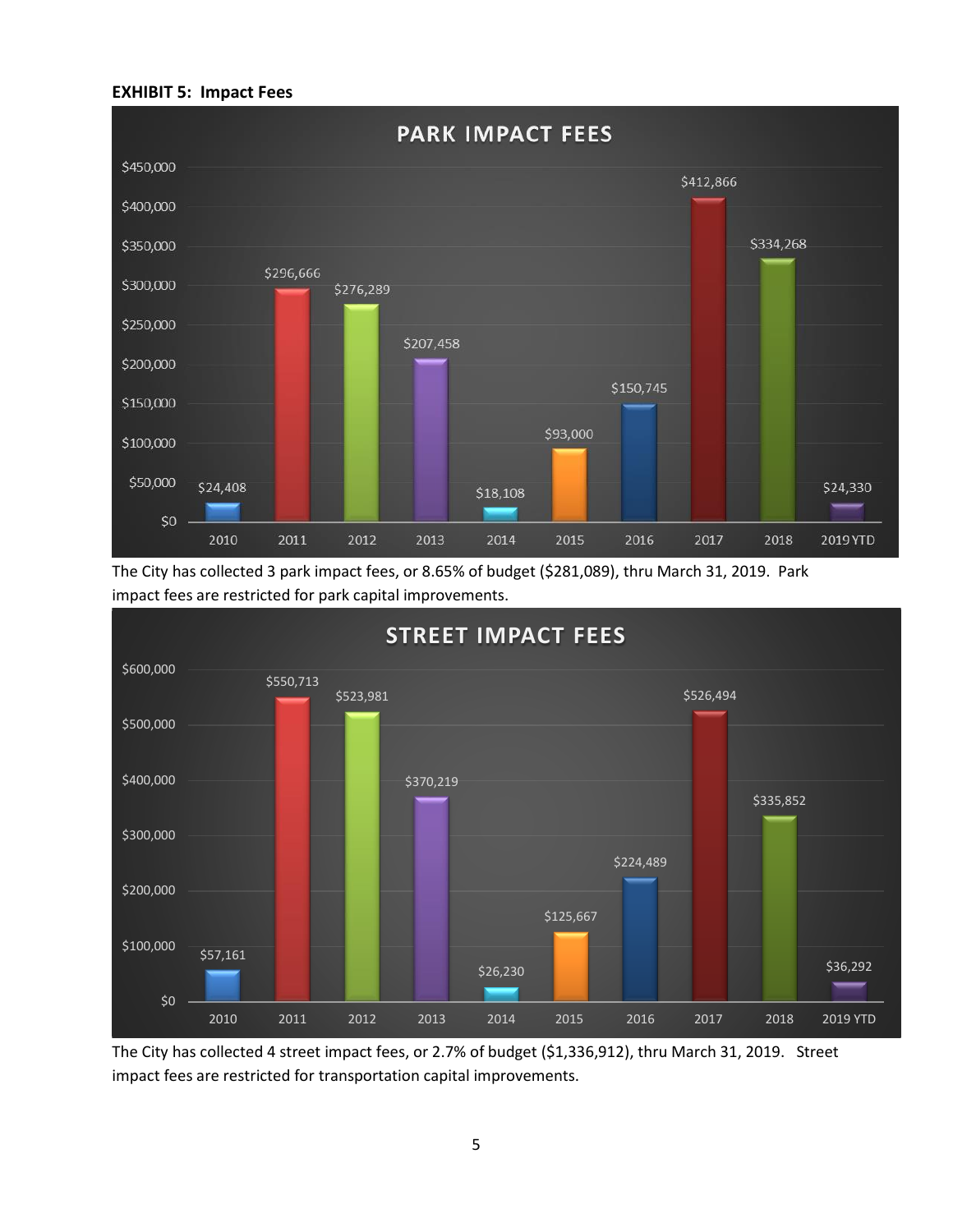#### **EXHIBIT 6: Utility Taxes**



At the end of the first quarter, utility tax revenue is at 12.75% of budget (\$2,518,500). Utility tax revenues are from electric, gas, telephone, garbage, cable, and the city's water, sewer, and storm drain utilities.

#### **EXHIBIT 7: Debt**

The City's long term debt outstanding balances are detailed below:

| 2017 General Obligation Bonds                                |   | Principal |
|--------------------------------------------------------------|---|-----------|
| Big Rock Ball Field - 12/1/2025                              |   | 1,440,000 |
| Main Street Project - 12/1/2031                              |   | 2,680,000 |
|                                                              | S | 4,120,000 |
| <b>Utility Revenue Debt</b>                                  |   | Principal |
| <b>SRF WWTP Construction Loan</b><br>Final Payment 6/30/2025 |   | 2,136,985 |
|                                                              |   | 2.136.985 |

Limited-Term General Obligation (LTGO) bonds in the amount of \$4,865,000 were issued on February 22, 2017. Interest payments are due twice annually, on June  $1<sup>st</sup>$  and December  $1<sup>st</sup>$ . The amount of the 2019 interest payments are \$51,294 each. Principal payments are due on December 1<sup>st</sup> of each year, for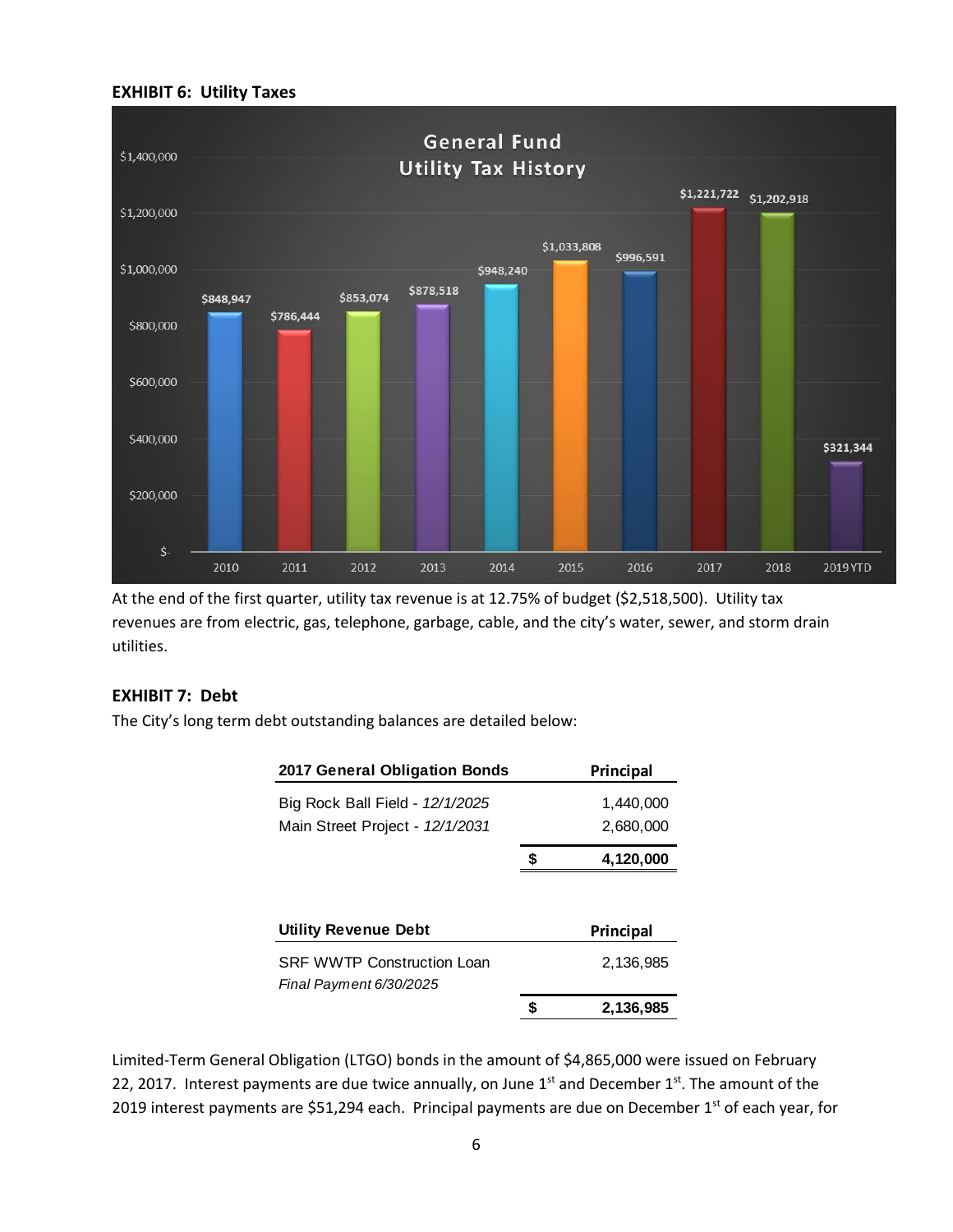2019 the amount due \$370,000. Payments on the WWTP construction loan are also due twice annually, on June 30 and December 30. The payment amounts are \$167,277.58 each, which include both principal and interest.

| Fund # | <b>Fund Description</b>          | 2019 Amount | <b>Notes</b>                                           |
|--------|----------------------------------|-------------|--------------------------------------------------------|
| 001    | General Fund                     | \$          | 832,615 17% per Resolution 04-04 Internally Restricted |
| 001    | Disaster Relief                  |             | 25,000 Established by City Council                     |
| 001    | Internal Restricted-Other        |             | 22,408 Drug Enforcement & Art                          |
| 001    | <b>Future City Facility</b>      |             | 400,000 Established by City Council                    |
| 002    | Contingency                      |             | 494,814 Maximum allowed is 37.5% of Assessed Value     |
| 106    | Big Rock Ball Park Fund          |             | 126,000 Turf Replacement                               |
| 401    | Water Utility                    |             | 749,132 Established by City Council, Increase by CPI   |
| 402    | Sewer Utility                    |             | 998,844 Established by City Council, Increase by CPI   |
| 402    | Sewer Utility, DOE Loan          |             | 335.000 Annual Loan Amount                             |
| 404    | Storm Drain                      |             | 312,139 Established by City Council, Increase by CPI   |
| 501    | <b>Equipment Fund</b>            |             | 200,000 Established by City Council                    |
| 503    | <b>Building Maintenance Fund</b> | 75,000      | Deferred Maintenance                                   |
|        | <b>Total Restricted Funds</b>    | 4,570,952   |                                                        |

### **EXHBIT 8: Fund Balance Reserves**

In accordance with the requirements of Governmental Accounting Standards Board Statement No.54, *Fund Balance Reporting and Governmental Fund Type Definitions*, some internally designated reserves (including the 17% reserve established by Resolution 04-04) will be reported as unreserved in the annual financial statements.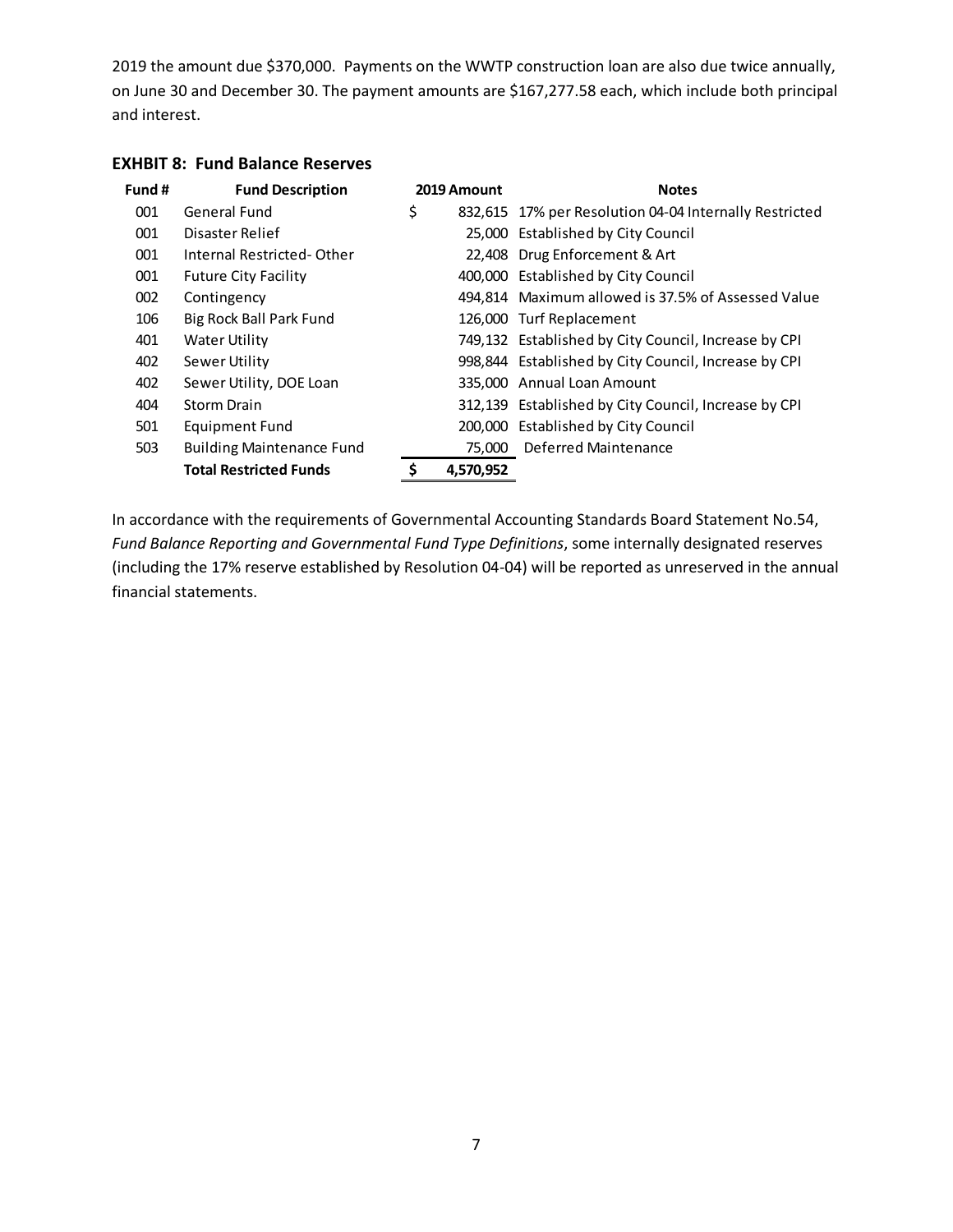| <b>EXHIBIT 9:</b>                     |                     |                |              |                  |
|---------------------------------------|---------------------|----------------|--------------|------------------|
| <b>Annual Revenue Report</b>          |                     |                |              |                  |
| General Fund as of 3/31/19            |                     |                |              | <b>YTD%</b>      |
| <b>Resources</b>                      | 2019-20 Budget      |                | <b>YTD</b>   | <b>Collected</b> |
| <b>Begin Fund Balance</b>             | \$<br>2,132,479.98  | \$             | 2,132,479.98 | 100.00%          |
| <b>Taxes</b>                          | 8,172,420.66        |                | 700,108.07   | 8.57%            |
| <b>Licenses &amp; Permits</b>         | 992,630.00          |                | 93,873.25    | 9.46%            |
| Intergovernmental Revenues            | 383,557.00          |                | 31,139.61    | 8.12%            |
| <b>Charges for Goods and Services</b> | 771,500.00          |                | 108,023.02   | 14.00%           |
| <b>Fines &amp; Penalties</b>          | 106,900.00          |                | 9,487.56     | 8.88%            |
| <b>Miscellaneous Revenues</b>         | 117,941.00          |                | 19,584.42    | 16.61%           |
| Other                                 | 763,570.18          |                | 45,699.63    | 5.98%            |
| TOTAL OPERATING REVENUE:              | \$<br>11,308,518.84 | $\mathfrak{F}$ | 1,007,915.56 | 8.91%            |
| <b>TOTAL</b>                          | 13,440,998.82<br>\$ | \$             | 3,140,395.54 | 23.36%           |
| <b>Annual Expense Report</b>          |                     |                |              |                  |
| General Fund as of 3/31/19            |                     |                |              | <b>YTD%</b>      |
| <b>Expenses by Department:</b>        | 2019-20 Budget      |                | <b>YTD</b>   | <b>Spent</b>     |
| Legislative                           | \$<br>214,050.00    | \$             | 31,873.46    | 14.89%           |
| Executive                             | 209,450.00          |                | 42,517.20    | 20.30%           |
| <b>Community Events</b>               | 61,650.00           |                | 61.48        | 0.10%            |
| Finance Dept.                         | 691,870.00          |                | 98,691.60    | 14.26%           |
| Planning Dept.                        | 807,348.00          |                | 146,581.19   | 18.16%           |
| <b>Building Dept.</b>                 | 619,345.00          |                | 60,367.98    | 9.75%            |
| Police Dept.                          | 5,564,213.00        |                | 612,903.74   | 11.02%           |
| Economic Development                  | 26,000.00           |                |              | 0.00%            |
| <b>Recycling Dept.</b>                | 45,202.00           |                | 216.66       | 0.48%            |
| <b>Civil Service</b>                  | 13,100.00           |                | 1,191.00     | 9.09%            |
| Parks Dept.                           | 743,597.00          |                | 86,210.43    | 11.59%           |
| <b>Cultural Commission</b>            | 80,400.00           |                | 3,404.33     | 4.23%            |
| <b>City Mitigation Projects</b>       | 12,000.00           |                | 240.00       | 2.00%            |
| <b>Engineering Dept.</b>              | 431,261.00          |                | 42,281.78    | 9.80%            |
| Fire                                  | 65,250.00           |                |              | 0.00%            |
| Non-Departmental                      | 1,904,240.00        |                | 252,274.97   | 13.25%           |
| TOTAL OPERATING EXPENSES              | 11,488,976.00<br>\$ | \$             | 1,378,815.82 | 12.00%           |
| <b>Ending Fund Balance</b>            | \$<br>1,952,022.82  | \$             |              | $0.00\%$         |
| <b>TOTAL BUDGET</b>                   | \$<br>13,440,998.82 | \$             | 1,378,815.82 | 10.26%           |
| General Fund as of 3/31/19            |                     |                |              | <b>YTD%</b>      |
| <b>Expenses by Category:</b>          | 2019-20 Budget      |                | <b>YTD</b>   | <b>Spent</b>     |
| Salaries and Wages                    | 4,986,099.00<br>\$  | \$             | 589,171.77   | 11.82%           |
| <b>Personnel Benefits</b>             | 2,072,507.00        |                | 263,984.26   | 12.74%           |
| <b>Supplies</b>                       | 261,830.00          |                | 13,108.00    | 5.01%            |
| Services                              | 3,341,418.00        |                | 457,054.08   | 13.68%           |
| Intergovernmental Svcs.               | 812,622.00          |                | 55,497.71    | 6.83%            |
| <b>Capital Outlays</b>                | 14,500.00           |                |              | 0.00%            |
| TOTAL OPERATING EXPENSES              | 11,488,976.00<br>\$ | \$             | 1,378,815.82 | <u>12.00%</u>    |
| <b>Ending Fund Balance</b>            | \$<br>1,952,022.82  | \$             |              | 0.00%            |
| <b>TOTAL BUDGET</b>                   | \$<br>13,440,998.82 | \$             | 1,378,815.82 |                  |

**Operating Revenue less Operating Expenses \$ (370,900.26)**